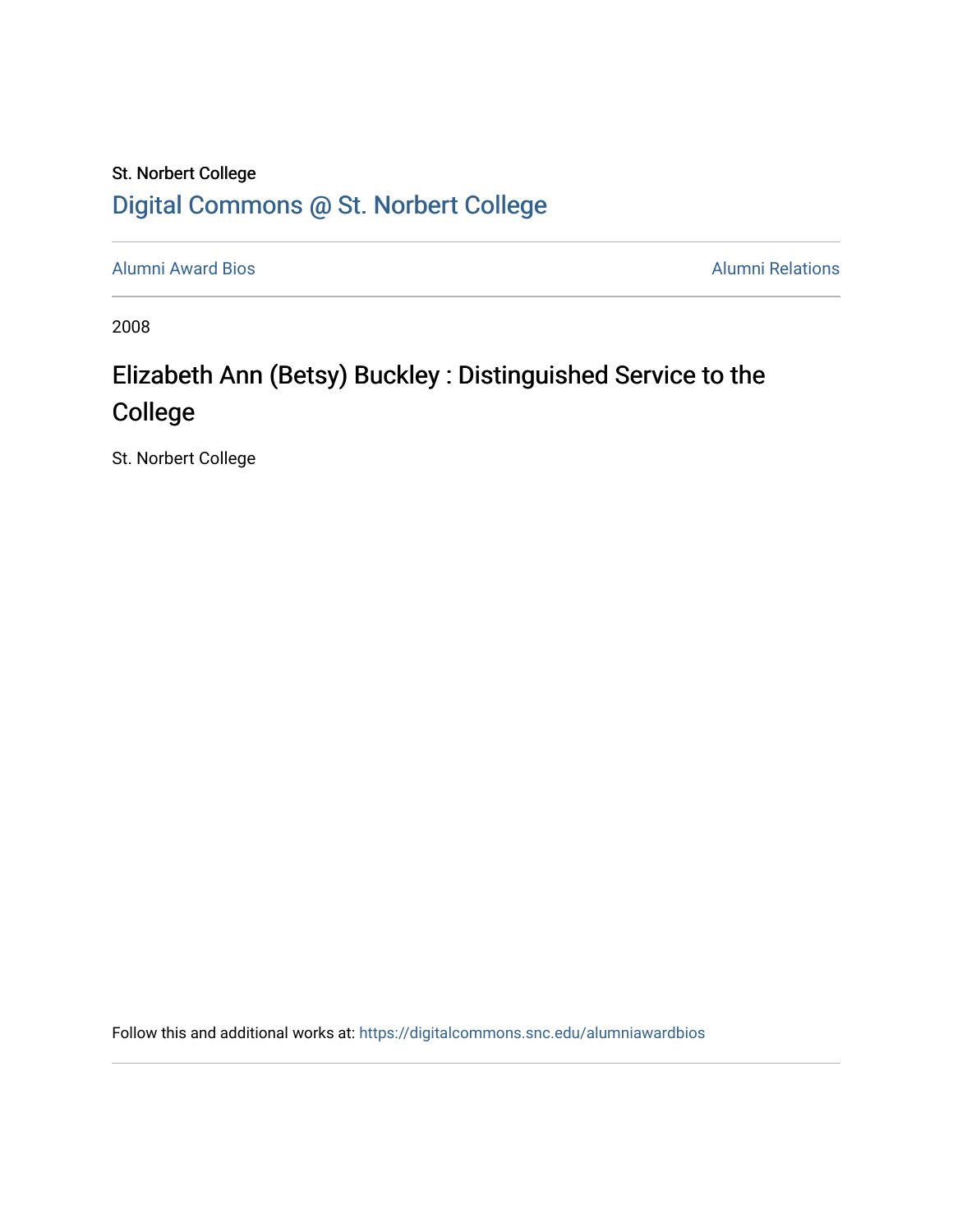

[Alumni](https://www.snc.edu/alumni/) [Alumni Awards](https://www.snc.edu/alumni/awards/) 2008 Distinguished Service to the College A

## [Alumni](https://www.snc.edu/alumni/index.html)

[Events & Reunions](https://www.snc.edu/alumni/event/index.html) [Behind the Arch](https://www.snc.edu/alumni/event/behindthearch/) [Benefits and Services](https://www.snc.edu/alumni/benefits.html) [Get Involved](https://www.snc.edu/alumni/getinvolved.html) [Give to SNC](http://giving.snc.edu/) [Alumni Awards](https://www.snc.edu/alumni/awards/index.html) [Past Recipients](https://www.snc.edu/alumni/awards/recipients.html) [Knight Lights](https://www.snc.edu/alumni/knightlights/index.html) [Alumni-Owned](https://www.snc.edu/alumni/directory/index.html) [Businesses Network](https://www.snc.edu/alumni/directory/index.html) [Alumni Board](https://www.snc.edu/alumni/alumniboard.html) [Student Alumni](https://www.snc.edu/alumni/saa.html) [Ambassadors](https://www.snc.edu/alumni/saa.html) [Staff](https://www.snc.edu/alumni/contactus.html)

## 2008 Distinguished Service to the College Elizabeth Ann (Betsy) Buckley '69

When students first begin their college educations, they are frequently admonished to be open to new ideas, to new ways of looking at things, to expand their experiences, to consider more possibilities and option in their lives, educations and careers. Elizabeth (Betsy) Buckley dramatically epitomizes these guidelines in her personal life, her work and by her service on behalf of her community. Best of all, as she says, "Everything I do is fun! … my work is fun, my family is fun, my faith is fun!" And, she heartily credits Norbertines Xavier Colavechio and Joel Garner for helping her learn how to "balance a professional quest for knowledge, an intensely practical understanding of the real world, a willingness to challenge conventional wisdom and a deeply spiritual faith."

When Betsy graduated from St. Norbert College with a B.A. in education, she intended to be an elementary school teacher. After three years of teaching, she felt strongly drawn to social service and to a variety of professional opportunities: first, as deputy commissioner of the Minnesota Corrections Department where she helped run eight prisons and 87 county jails; then, as VP of sales and marketing for an urban development corporation; next, as an investment officer in a Twin Cities firm, during which time she became the cities number one stock picker and hosted a daily after-market radio show called "MarketWatch;" on to the 1990s and a senior partnership with a public relations firm and an executive vice presidency with a Weber Shandwick Public Relations Company (and co-led the Tokyo office with her husband, Dennis); co-founded a communications consulting firm; and, at the present time, founder and president of "What Matters LLL." What Matters is "devoted to creating profitable revenue growth for professional service firms through coaching, consulting and training." In the last 10 years, Betsy has lived her passion for growth and change by founding and running three companies. She also currently serves as a Vistage International Chair, helping CEOs to make better decisions, become better leaders and produce better results.

Betsy's connection to St. Norbert College has remained strong. Besides speaking at many campus-sponsored activities, hosting admission receptions in her home, voluntarily coaching seniors as they map out their professional careers, and serving on the Alumni Board, she is now in her second 5-year term on St. Norbert's board of trustees.

Her fellow trustees so respect and admire her professional skills and personal attributes, that she was chosen to be chair of the recent Presidential Search Committee. As chair, Betsy worked with